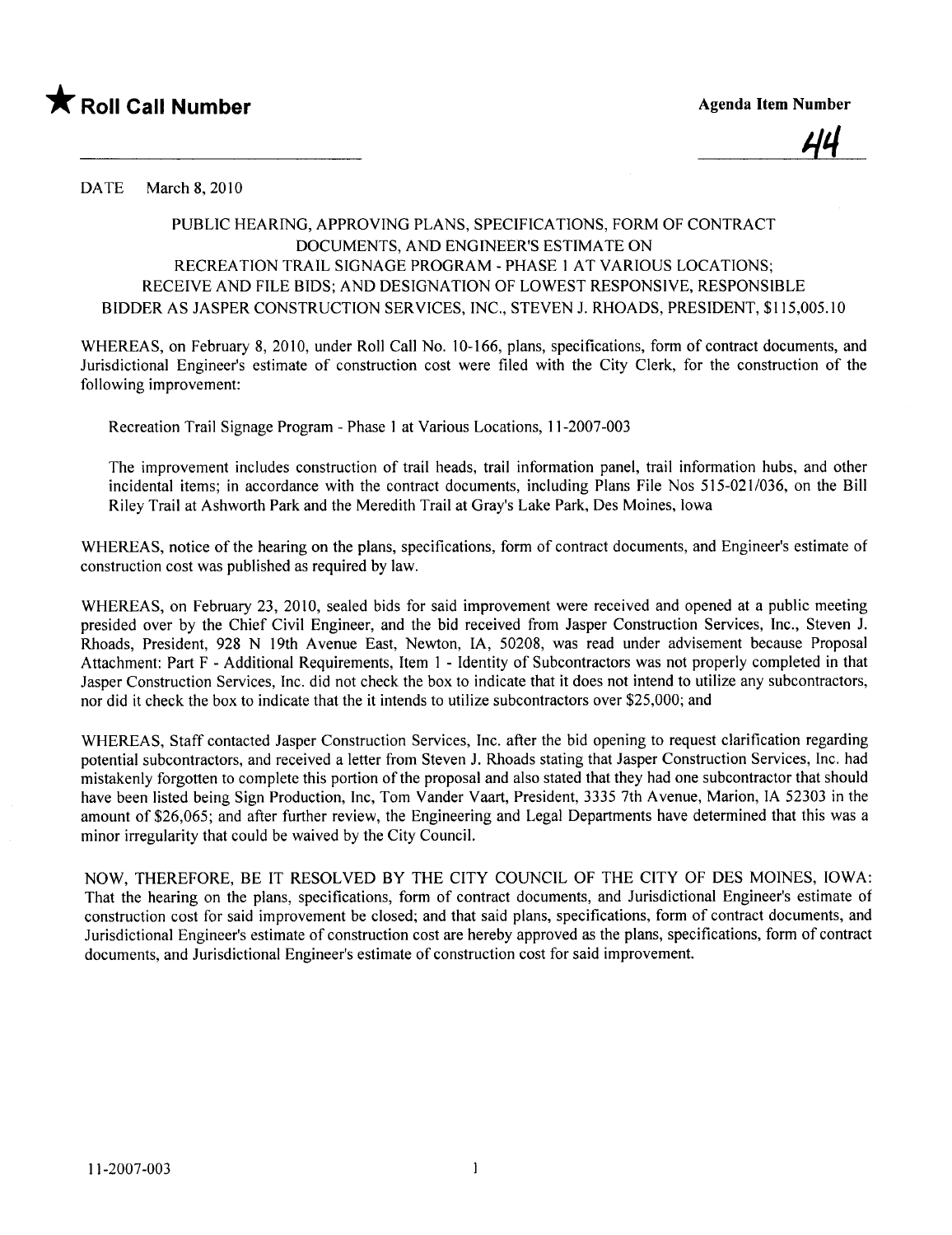

<u>44</u>

DATE March 8, 2010

BE IT FURTHER RESOLVED: That the City Council concurs in the recommendation of the Engineering Department and the Legal Department regarding the bid submitted by Jasper Construction Services, Inc., waives said minor irregularity, and hereby receives the bid submitted by Jasper Construction Services, Inc.

BE IT FURTHER RESOLVED: That sealed bids for said improvement were submitted by the following bidders:

| Jasper Construction Services, Inc. | Newton, IA - Bid read under advisement |
|------------------------------------|----------------------------------------|
| Brocon Services LLC                | Johnston, IA                           |
| Larson & Larson Construction LLC   | Urbandale, IA                          |
| Bergstrom Construction, Inc.       | Des Moines, IA                         |

which were received and opened at a public meeting presided over by the Jurisdictional Engineer in the City Council Chambers, 2nd Floor, City Hall, 400 Robert D. Ray Drive, Des Moines, Iowa at 11:00 a.m. on February 23, 2010. Said bids and the attached tabulation of bids for said improvement be and are hereby received and fied.

BE IT FURTHER RESOLVED: That the Jurisdictional Engineer has determined that the lowest responsive, responsible bid for the construction of said improvement was submitted by Jasper Construction Services, Inc., Steven J. Rhoads, President, 928 N 19th Avenue East, Newton, lA, 50208 in the amount of \$115,005.10, and said bid be and the same is hereby accepted.

BE IT FURTHER RESOLVED: That the bid security of the unsuccessful bidders be and is hereby authorized and directed to be returned.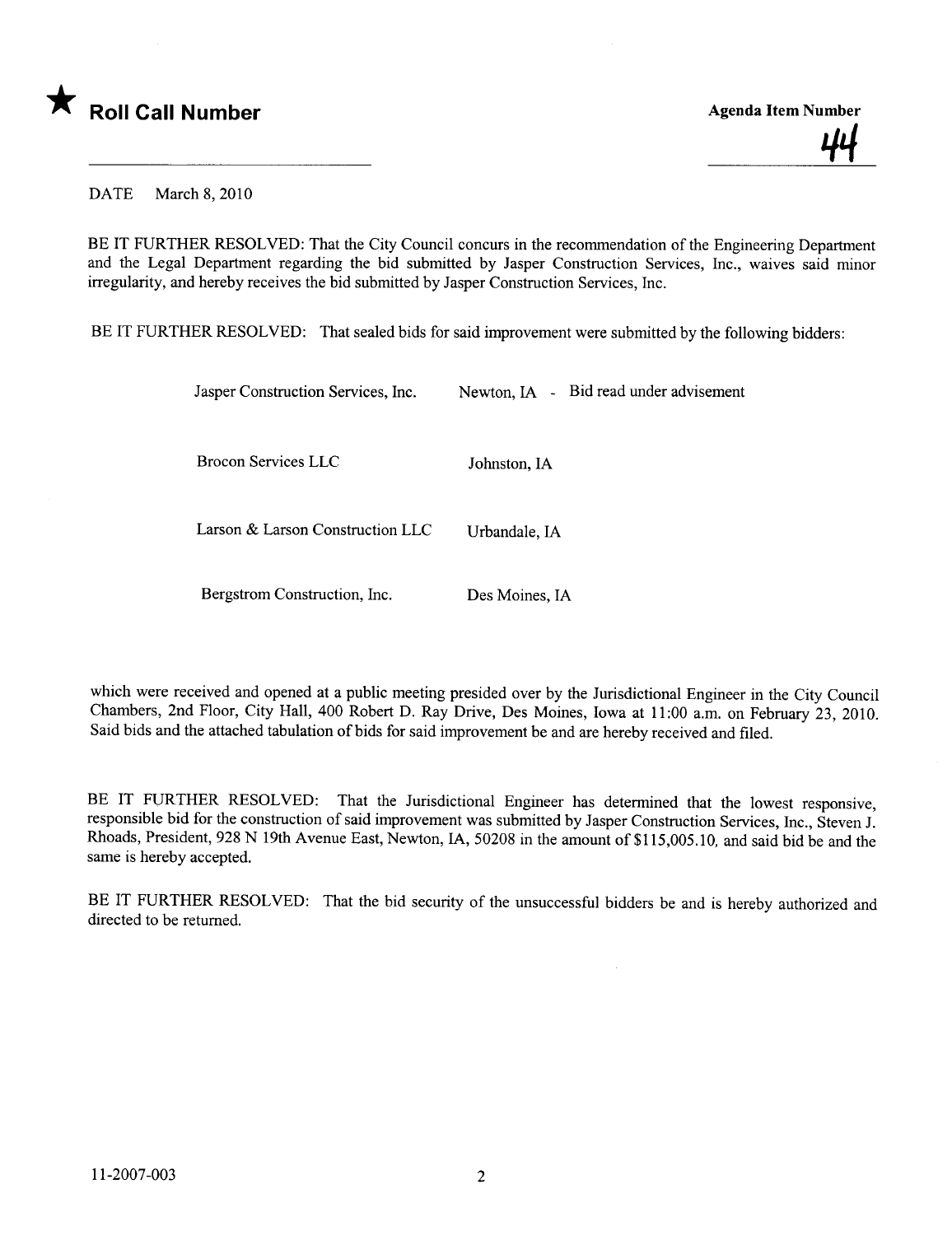

<u>44</u>

DATE March 8, 2010

BE IT FURTHER RESOLVED: That the Jurisdictional Engineer is hereby directed to secure execution by the lowest responsible, responsive Bidder and its surety of the contract documents in the form heretofore approved by this Council; that the Jurisdictional Engineer is directed to thereafter present said contract documents to this Council for approval and authorization to the Mayor to sign; and that no contract shall be deemed to exist between the City of Des Moines and said Bidder until said contract has been executed by the Bidder, and shall have been approved by this Council and executed by the Mayor and attested to by the City Clerk.

(City Council Communication Number  $/0$  - $/23$  attached.)

Moved by to adopt.

Nachen Vilgad

ا<br>Kathleen Vanderpool Deputy City Attorney

FORM APPROVED: THE RESERVED OF THE RESERVED OF THE RESERVED OF THE RESERVED OF THE RESERVED OF THE RESERVED OF THE RESERVED OF THE RESERVED OF THE RESERVED OF THE RESERVED OF THE RESERVED OF THE RESERVED OF THE RESERVED OF

FUNDS AVAILABLE

llen McKinlev Des Moines Finance Director

Funding Source: 2009-2010CIP, Page Park-22, Recreation Trails, PKS045, G. O. Bonds

| <b>COUNCIL ACTION</b> | <b>YEAS</b> | <b>NAYS</b> | <b>PASS</b> | <b>ABSENT</b>   | I, Diane Rauh, City Clerk of said City Council, hereby     |
|-----------------------|-------------|-------------|-------------|-----------------|------------------------------------------------------------|
| <b>COWNIE</b>         |             |             |             |                 | certify that at a meeting of the City Council, held on the |
| <b>COLEMAN</b>        |             |             |             |                 | above date, among other proceedings the above was          |
| <b>GRIESS</b>         |             |             |             |                 | adopted.                                                   |
| <b>HENSLEY</b>        |             |             |             |                 |                                                            |
| <b>MAHAFFEY</b>       |             |             |             |                 | IN WITNESS WHEREOF, I have hereunto set my hand            |
| <b>MEYER</b>          |             |             |             |                 | and affixed my seal the day and year first above written.  |
| <b>MOORE</b>          |             |             |             |                 |                                                            |
| <b>TOTAL</b>          |             |             |             |                 |                                                            |
| <b>MOTION CARRIED</b> |             |             |             | <b>APPROVED</b> |                                                            |
|                       |             |             |             |                 |                                                            |
|                       |             |             |             |                 |                                                            |
|                       |             |             |             |                 |                                                            |
|                       |             |             |             | Mayor           |                                                            |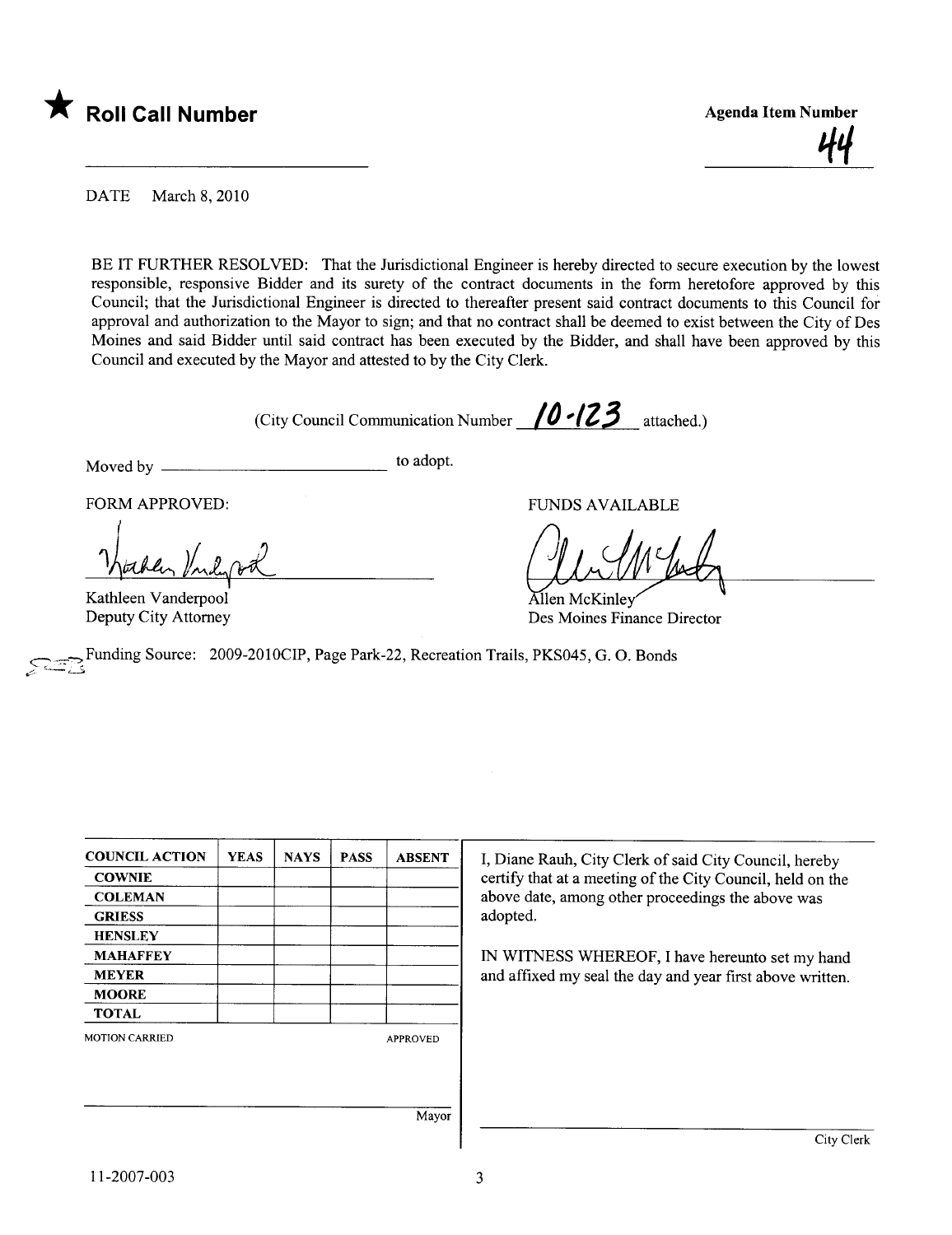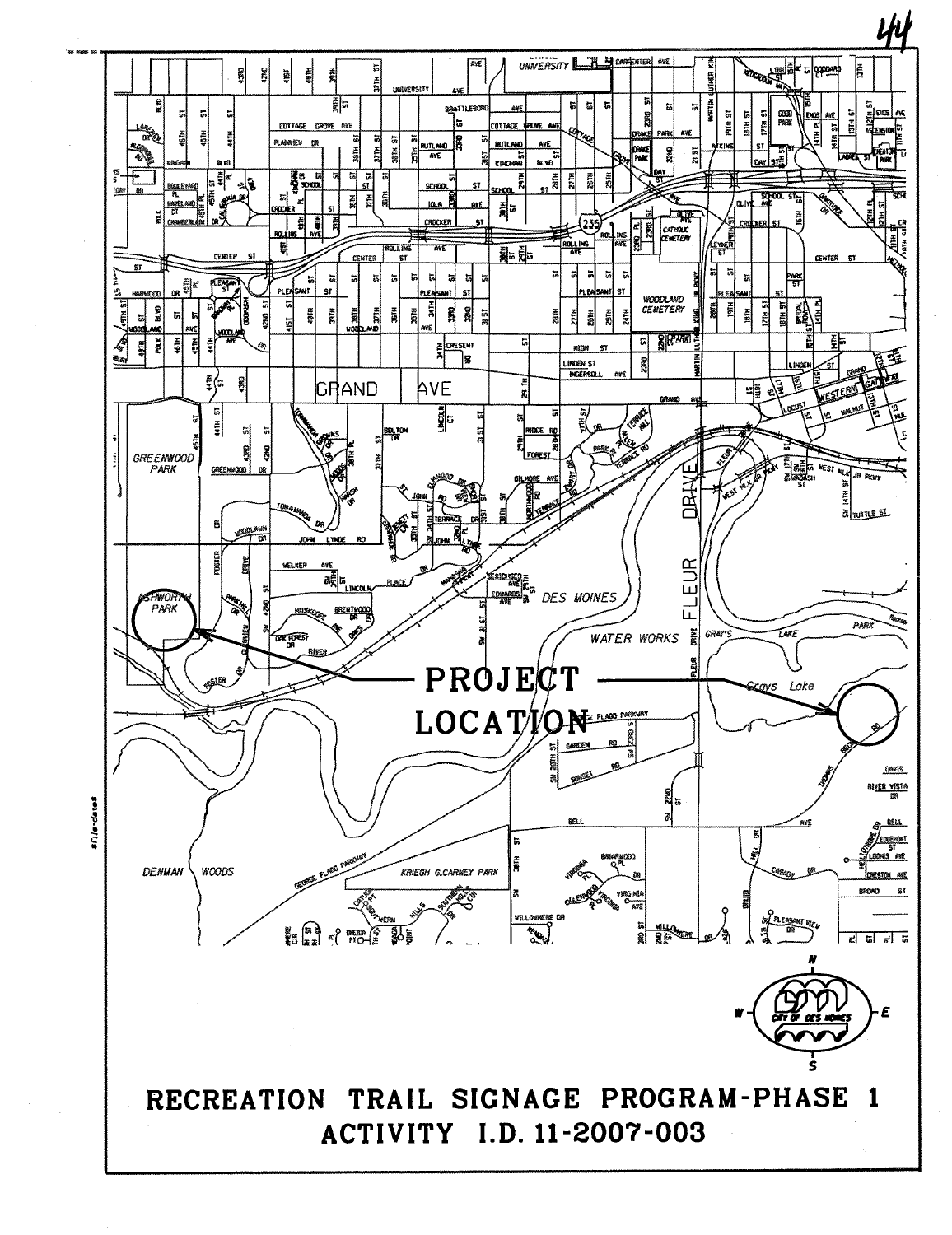| DEPARTMENT OF ENGINEERING<br>CITY OF DES MOINES, IOWA                                                           |                               | Activity ID 11-2007-003   |                           |                                                   |                                                     |                                      |                          |                                                        |                          |
|-----------------------------------------------------------------------------------------------------------------|-------------------------------|---------------------------|---------------------------|---------------------------------------------------|-----------------------------------------------------|--------------------------------------|--------------------------|--------------------------------------------------------|--------------------------|
| APPROVED BY John 79 Med lee<br>EVAPIH VIPS .YE GETA LUBAT<br>CHECKED BY:                                        |                               | <b>BID DATE: 2/23/10</b>  |                           |                                                   | JASPER CONSTRUCTION<br>SERVICES, INC.<br>NEWTON, IA | BROCON SERVICES, LLC<br>JOHNSTON, IA |                          | LARSON & LARSON<br>CONSTRUCTION, LLC<br>DES MOINES, IA |                          |
| PROJECT: Recreation Trail Signage Program - Phase 1<br>CONTRACTOR'S BID TABULATION                              |                               |                           |                           |                                                   | 10% BID BOND                                        | 10% BID BOND                         |                          | 10% BID BOND                                           |                          |
| ESTIMATE                                                                                                        |                               |                           |                           |                                                   | <b>BID PRICE</b>                                    | <b>BID PRICE</b>                     |                          | <b>BID PRICE</b>                                       |                          |
|                                                                                                                 |                               | i<br>S                    |                           | <b>S</b>                                          |                                                     | iki<br>S                             |                          | <b>SINU</b>                                            |                          |
| <b>DESCRIPTION</b><br>ITEM                                                                                      | <b>QUANTITY</b>               | PRICE                     | <b>AMOUNT</b>             | PRICE                                             | <b>AMOUNT</b>                                       | PRICE                                | <b>AMOUNT</b>            | PRICE                                                  | <b>AMOUNT</b>            |
| MOBILIZATION                                                                                                    | 2 LS                          | \$3,500.00                | \$7,000.00                | \$5,000.00                                        | \$10,000.00                                         | \$2,302.54                           | \$4,605.08               | \$5,600.00                                             | \$11,200.00              |
| TREE PROTECTION                                                                                                 | 2 LS                          | \$750.00                  | \$1,500.00                | \$500.00                                          | \$1,000.00                                          | \$690.76                             | \$1,381.52               | \$427.50                                               | \$855.00                 |
| EXCAVATION, CLASS 10, ROADWAY AND BORROW<br>REMOVAL OF PAVEMENT<br>O<br>↽                                       | $180 CY$<br>42 SY             | \$30.00                   | \$4,800.00                | \$25.00                                           | \$4,000.00                                          | \$28.78                              | \$4,604.80               | \$44.00                                                | \$7,040.00               |
| REMOVAL OF P.C.C. CURB<br>5                                                                                     | 22 LF                         | \$25,00<br>\$75.00        | \$1,050.00<br>\$1,650.00  | \$15,00<br>\$15.00                                | \$630.00<br>\$330,00                                | \$23.03<br>\$15.62                   | \$506,66<br>\$656.04     | \$37.12<br>\$40.71                                     | \$1,709.82<br>\$816.64   |
| REMOVAL/SALVAGE OF GATE AT BILL RILEY TRAIL HEAD<br>$\bullet$                                                   | <b>T-EACH</b>                 | \$650.00                  | \$650.00                  | \$500.00                                          | \$500.00                                            | \$748.32                             | \$748.32                 | \$864.26                                               | \$864.26                 |
| REMOVE SIGN AT BILL RILEY TRAIL HEAD<br>$\overline{ }$                                                          | 1 EACH                        | \$500.00                  | \$500.00                  | \$500.00                                          | \$500.00                                            | \$345.38                             | \$345.38                 | \$95.41                                                | \$95.41                  |
| SAWCUTTING OF EXISTING TRAIL<br>$\infty$                                                                        | 70 LF                         | \$20.00                   | \$1,400.00                | \$5.00                                            | \$350.00                                            | \$5.76                               | \$403.20                 | \$7.92                                                 | \$554.40                 |
| 6-INCH P.C.C. PAVING TYPE 1A (NO COLOR ADDITIVE)<br>တ                                                           | 72 SY                         | \$50.00                   | \$3,600.00                | \$60.00                                           | \$4,320.00                                          | \$49.50                              | \$3,564.00               | \$52.14                                                | \$3,754.08               |
| 6-INCH P.C.C. PAVING TYPE 1B<br>∘                                                                               | 35 SY                         | \$100.00                  | \$3,500.00                | \$90,00                                           | \$3,150.00                                          | \$77.14                              | \$2,699.90               | \$74.33                                                | \$2,601.55               |
| 6-INCH P.C.C. PAVING TYPE 1C<br>6-INCH P.C.C. PAVING TYPE 1D<br>$\bf{u}$                                        | 58<br>56Y                     | \$100.00<br>\$100.00      | \$500.00                  | \$250.00                                          | \$1,250.00                                          | \$111.67                             | \$558.35                 | \$107.62                                               | \$538,10                 |
| 6-INCH P.C.C. PAVING TYPE 2A (NO COLOR ADDITIVE)<br>ొ                                                           | 22 SY                         | \$50.00                   | \$900.00<br>\$1,100.00    | \$60.00<br>\$200.00                               | \$1,800.00<br>\$1,320.00                            | \$111.67<br>\$54.11                  | \$1,005.03<br>\$1,190.42 | \$52.14<br>\$107.62                                    | \$968.58<br>\$1,147.08   |
| 6-INCH P.C.C. PAVING TYPE 2B<br>호                                                                               | $\frac{5}{3}$                 | \$100.00                  | \$600.00                  | \$250.00                                          | \$1,500.00                                          | \$111.67                             | \$670.02                 | \$107.62                                               | \$645.72                 |
| 6-INCH P.C.C. PAVING TYPE 2C (NO COLOR ADDITIVE)<br>چ                                                           | 2.5                           | \$50.00                   | \$100.00                  | \$60.00                                           | \$120.00                                            | \$111.67                             | \$223.34                 | \$107.62                                               | \$215.24                 |
| BENCH #1 AT BILL RILEY TRAIL HEAD<br>٥ŗ                                                                         | 2 EACH                        | \$3,140.00                | \$6,280.00                | \$2,195.00                                        | \$4,390.00                                          | \$2,168.99                           | \$4,337.98               | \$2,069.13                                             | \$4,138.26               |
| BENCH #2 AT BILL RILEY TRAIL HEAD                                                                               | EACH                          | \$4,200.00                | \$4,200.00                | \$2,725.00                                        | \$2,725.00                                          | \$2,901.20                           | \$2,901.20               | \$2,657.14                                             | \$2,657.14               |
| BENCH @ GRAY'S LAKE TRAIL HEAD<br>₽                                                                             | EACH<br>4                     | \$3,520.00                | \$14,080.00               | \$2,400.00                                        | \$9,600.00                                          | \$2,224.25                           | \$8,897.00               | \$2,299.34                                             | \$9,197.36               |
| TRASH RECEPTACLE @ BILL RILEY TRAIL HEAD<br><u>يہ</u>                                                           | EACH                          | \$2,200.00                | \$2,200.00                | $$1,725.00$<br>$$1,665.00$                        | \$1,725.00                                          | \$1,519.68                           | \$1,519.68               | \$1,547.68                                             | \$1,547.68               |
| TRASH RECEPTACLE @ GRAY'S LAKE TRAIL HEAD<br>INFORMATION HUB, FOUNDATION AND PANEL<br>ន<br>$\tilde{\mathbf{z}}$ | EACH<br>$\sim$                | \$2,180.00                | \$4,360.00                |                                                   | \$3,330.00                                          | \$1,298.63                           | \$2,597.26               | \$1,370.17                                             | \$2,740.34               |
| INFORMATION PANEL, FOUNDATION AND PANEL<br>Z                                                                    | 2 EACH<br>군<br>모              | \$16,500.00<br>\$9,300.00 | \$33,000.00<br>\$9,300.00 | \$11,000.00<br>\$5,800.00                         | \$22,000.00<br>\$5,800.00                           | \$14,442.67                          | \$28,885.34              | \$14,257.56                                            | \$28,515.12              |
| COLLAPSIBLE BOLLARD                                                                                             | 1 EACH                        | \$1,200.00                | \$1,200.00                | \$1,500.00                                        | \$1,500.00                                          | \$7,229,97<br>\$1,559.97             | \$7,229.97<br>\$1,559.97 | \$6,922.98<br>\$1,345.76                               | \$6,922.98<br>\$1,345.76 |
| <b>BIKE RACK</b><br>$\frac{23}{24}$                                                                             | 15 EACH                       | \$360.00                  | \$5,400.00                | \$400.00                                          | \$6,000.00                                          | \$288.58                             | \$4,328.70               | \$302.14                                               | \$4,532.10               |
| DETECTABLE WARNING PANEL<br>25                                                                                  | $14S$ F                       | \$40.00                   | \$560.00                  | \$35.00                                           | \$490.00                                            | \$46.05                              | \$644.70                 | \$44.38                                                | \$621.32                 |
| AMENDED SOIL<br>26                                                                                              | 136 CY                        | \$40.00                   | \$5,440.00                | \$40.00                                           | \$5,440.00                                          | \$40.29                              | \$5,479.44               | \$38.83                                                | \$5,280.88               |
| MULCHING. 3" HARDWOOD<br>ဥ္က<br>$\frac{27}{28}$                                                                 | 10 SQ<br>34 CY                | \$17.00                   | \$578.00                  | \$35.00                                           | \$1,190.00                                          | \$36.84                              | \$1,252.56               | \$35.50                                                | \$1,207.00               |
| RELOCATE TREE, BURR OAK<br>$\boldsymbol{z}$                                                                     | 1 EACH                        | \$52.00<br>\$500.00       | \$500.00<br>\$520.00      | \$60.00<br>\$300.00                               | \$600.00<br>\$300.00                                | \$69.08<br>\$690.76                  | \$890.80<br>\$690.76     | \$44.38<br>\$332.84                                    | \$443.80<br>\$332.84     |
| TREE, SERVICEBERRY                                                                                              | 15 EACH                       | \$300.00                  | \$4,500.00                | \$160.00                                          | \$2,400.00                                          | \$201.70                             | \$3,025.50               | \$161.98                                               | \$2,429.70               |
| SHRUB, POTENTILLA<br>95%                                                                                        | 13 EACH                       | \$50.00                   | \$650.00                  | \$41.50                                           | \$539.50                                            | \$52.07                              | \$676.91                 | \$41.90                                                | \$544.70                 |
| ORNAMENTAL GRASS, 1 GAL. VARIOUS SPECIES                                                                        | 211 EACH                      | \$15.00                   | \$3,165.00                | \$10.60                                           | \$2,236.60                                          | \$13.33                              | \$2,812.63               | \$10.71                                                | \$2,259.81               |
| PERENNIAL, 1 GAL. VARIOUS SPECIES<br>S.                                                                         | 648 EACH                      | \$15.00                   | \$9,720.00                | <b>\$9.25</b>                                     | \$5,994.00                                          | \$11,60                              | \$7,516.80               | \$9.32                                                 | \$6,039.36               |
| LIMESTONE BLOCK<br>$\mathbf{z}$                                                                                 | 11 EACH                       | \$250.00                  | \$2,750.00                | \$300.00                                          | \$3,300.00                                          | \$315.45                             | \$3,469.95               | \$321.64                                               | \$3,538.04               |
| CLEARING AND GRUBBING<br>35<br>36                                                                               | 0.17 ACRE                     | \$5,000,00                | \$850.00                  | \$7,500.00                                        | \$1,275.00                                          | \$27,088.68                          | \$4,605.08               | \$45,422.25                                            | \$7,721.78               |
| <b>CONSTRUCTION SURVEY</b><br>PROJECT SIGN, SMALL<br>$\approx$                                                  | 2 EACH                        | \$200.00                  | \$400.00                  | \$300.00                                          | \$600.00                                            | \$172.69                             | \$345,38                 | \$471.52                                               | \$943.04                 |
|                                                                                                                 | $\Omega$<br>$\mathbf{\Omega}$ | \$1,000.00                | \$2,000.00                | \$1,400.00                                        | \$2,800.00                                          | \$1,485.14                           | \$2,970.28               | \$970.77                                               | \$1,941.54               |
| TOTAL CONSTRUCTION COST                                                                                         |                               |                           | \$140,503.00              |                                                   | \$115,005.10                                        |                                      | \$119,599.95             |                                                        | \$127,906.43             |
| PERCENT OF ENGINEER'S ESTIMATE                                                                                  |                               |                           |                           |                                                   | $-18.15%$                                           |                                      | $-14.88%$                |                                                        | $-8.97%$                 |
|                                                                                                                 |                               |                           |                           |                                                   | š                                                   |                                      |                          |                                                        |                          |
|                                                                                                                 |                               |                           |                           |                                                   | Bid read under advisement. Bidden                   |                                      |                          |                                                        |                          |
|                                                                                                                 |                               |                           |                           | failed to identify subcontractors<br>Part F Hem 1 |                                                     |                                      |                          |                                                        |                          |
|                                                                                                                 |                               |                           |                           |                                                   |                                                     |                                      |                          |                                                        |                          |

Page 1 of 2

44

 $\overline{.}$